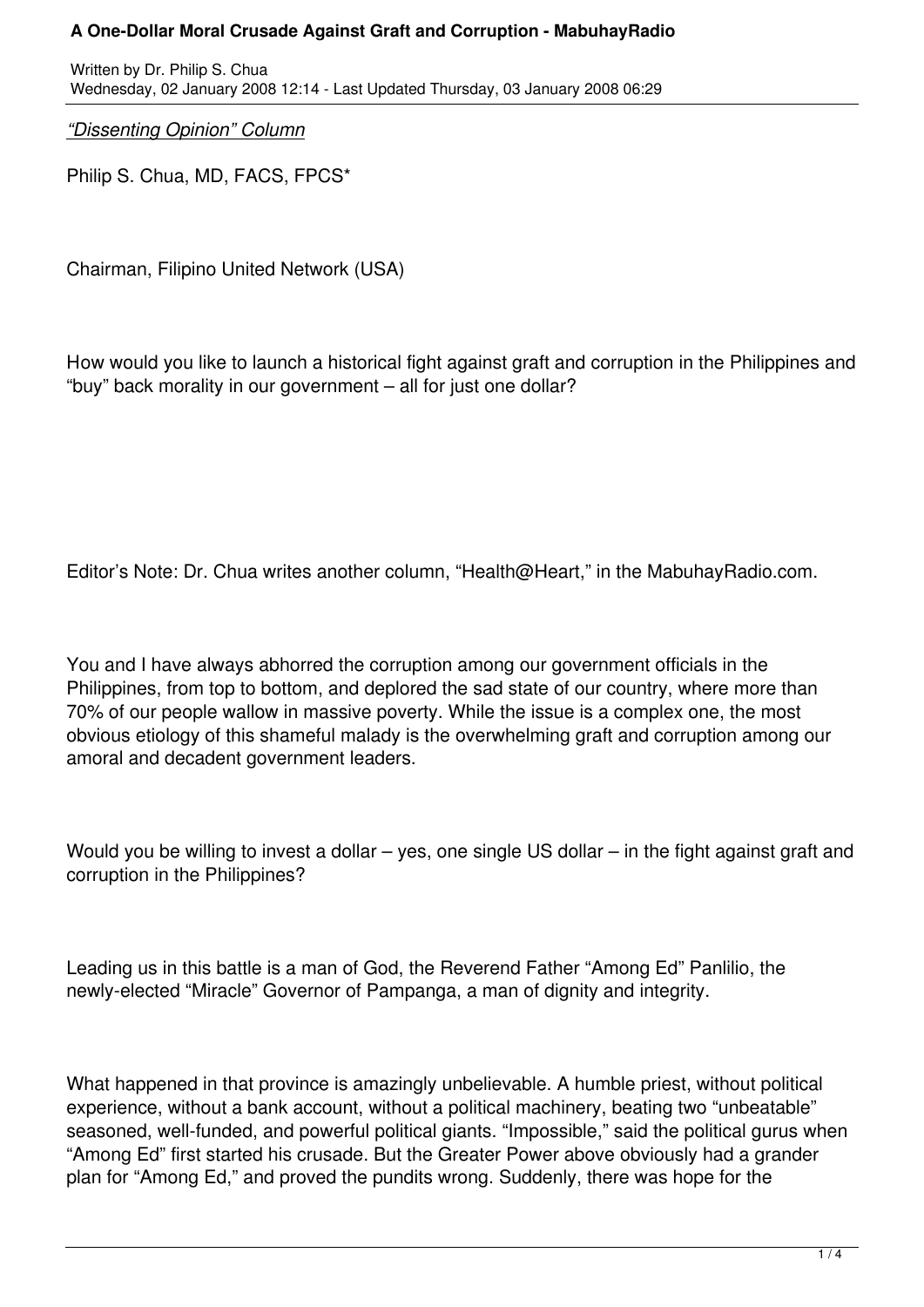## **A One-Dollar Moral Crusade Against Graft and Corruption - MabuhayRadio**

Written by Dr. Philip S. Chua Wednesday, 02 January 2008 12:14 - Last Updated Thursday, 03 January 2008 06:29

Philippines.

Armed with his unblemished character, moral ascendancy, love of country, and a strong commitment to honesty and transparency in government, "Among Ed" handily won the election, in spite of widespread vote-buying and rampant cheating. It was evident that a visionary leader with integrity can truly inspire and bring out the best in the Filipino.

The billions of "missing" revenues from the Lahar collection under the past administrations, which Governor Panlilio has discovered since he assumed office June 30, 2007, is only the tip of the iceberg of the invasive cancer of graft and corruption afflicting every level of government in the entire country.

Governor Panlilio has adopted Gawad Kalinga as the pillar of his vision for Pampanga and the nation.

Unfortunately, an honest man makes crooks and villains nervous and uncomfortable. There is now a move to eliminate "Among Ed, or oust him through a Recall, courtesy of his enemies, including the majority of the town mayors who have lost their personal cut from the Lahar collection and other government projects, since Governor Panlilio took over.

One can easily imagine what he, as a man of God, of honesty and decency, of principle and genuine love of country, can do when elected President of the Philippines. A dream, yes. A tall order, definitely. An impossible task? No, not with the Divine Providence, you, and people power on his side!

Governor Panlilio has adopted Gawad Kalinga as the pillar of his vision for Pampanga and the nation. His crusade is gaining speed and momentum, and like Tony Meloto's GK, it will soon be unstoppable. Two giant national religious groups are now supporting "Among Ed." Filipinos around the world are rejoicing and rallying behind him. And we want you to be a part of this historical transformation.

Come fly with Governor Panlilio in this moral crusade. Our country and our neglected poor need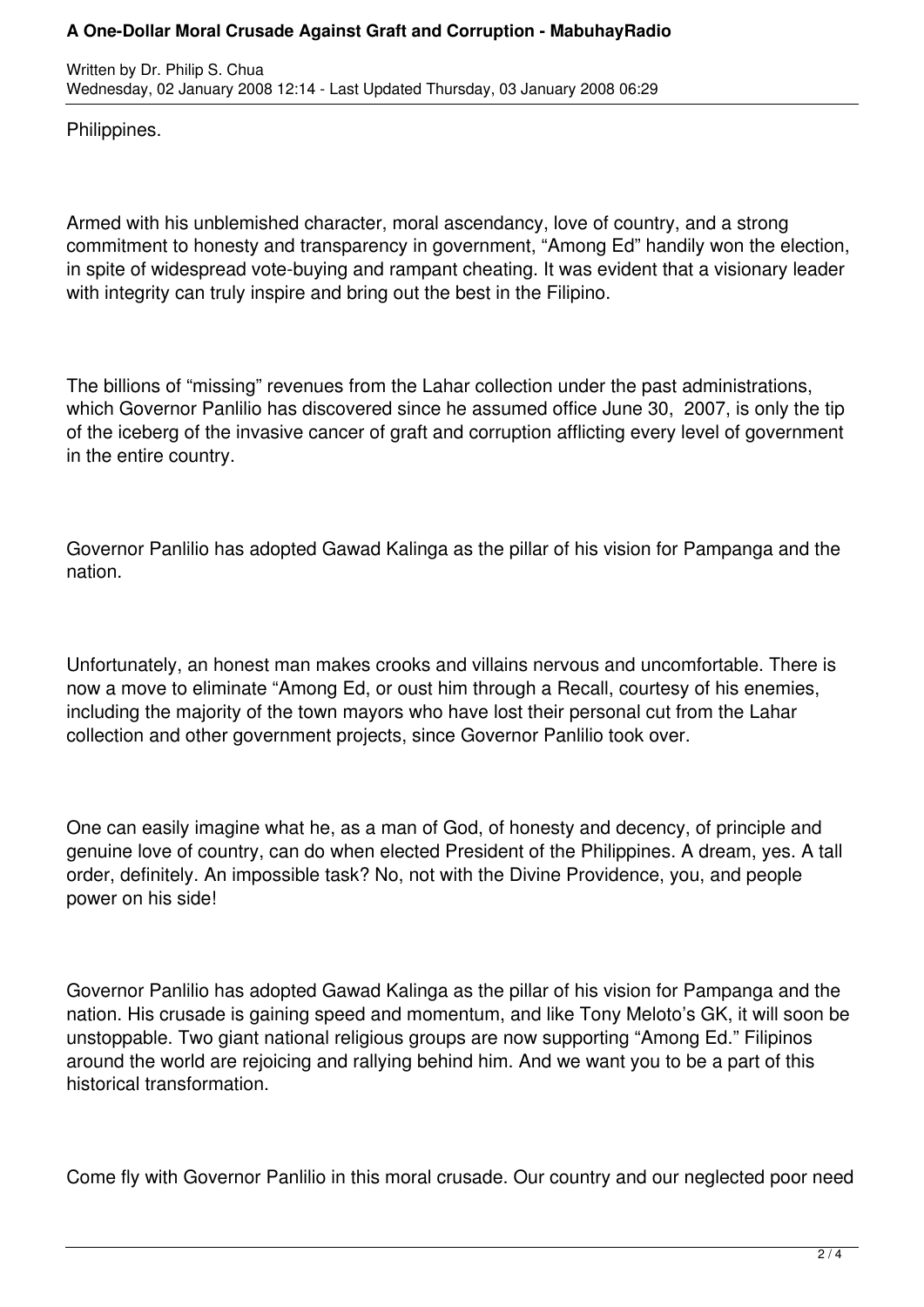Written by Dr. Philip S. Chuan by Dr. Philip S. Chuan by Dr. Philip S. Chuan by D

heroes like you in our battle for morality in government, for justice and dignity for our people. This is, indeed, a revolution. Not a revolution of arms where blood will be shed, but a revolution of ideals and of principle, where dreams and vision, sweat and tears shall bathe the nation clean.

All this crusade needs is your personal commitment and moral support for "Among Ed," an investment for the future of the Philippines. Let's not miss this opportunity. Let's use our power to help change our country for the better. The Reverend "Among Ed" Panlilio is heaven-sent and is the hope for our ailing nation.

Please make your check for one dollar, or whatever amount you wish, payable to: FUND FOR HOPE, and mail it to: 1830 Mirmar Road, Munster, Indiana, 46321, USA, or to Buenaventura Condominium, 62 E. Osmeña St., Guadalupe, Cebu City, 6000, Philippines. Kindly include your full name and email address for our Historical Archive. This will be the best one-dollar investment you'll ever make.

Join the revolution, help our country and our people, and leave a proud and lasting legacy for our children and the future generations to cherish with honor and dignity.

May God bless you and your loved ones! God bless the Philippines! Please tell all your email contacts of this column and request your friends to do the same

\*Philip S. Chua, MD, FACS, FPCS, Cardiac Surgeon Emeritus in Northwest Indiana, USA, is chairman of the Filipino United Network (FUN-USA) and vice chairman of Filipino American Leadership Council (www.FALCONadvocacy.com). He is also the vice president for Far East of Cardiovascular Hospitals of America ( ww w.cvhospitals.com

), Wichita, Kansas. H[e is a columnist for five newsp](http://www.falconadvocacy.com/)apers and one magazine in the United States. Google him for more information. His email address is [scalpelpen@gmail](http://www.cvhospitals.com/).com

. He writes also for five newspapers and one magazine in the Philippines. Google him for more information. His email address is